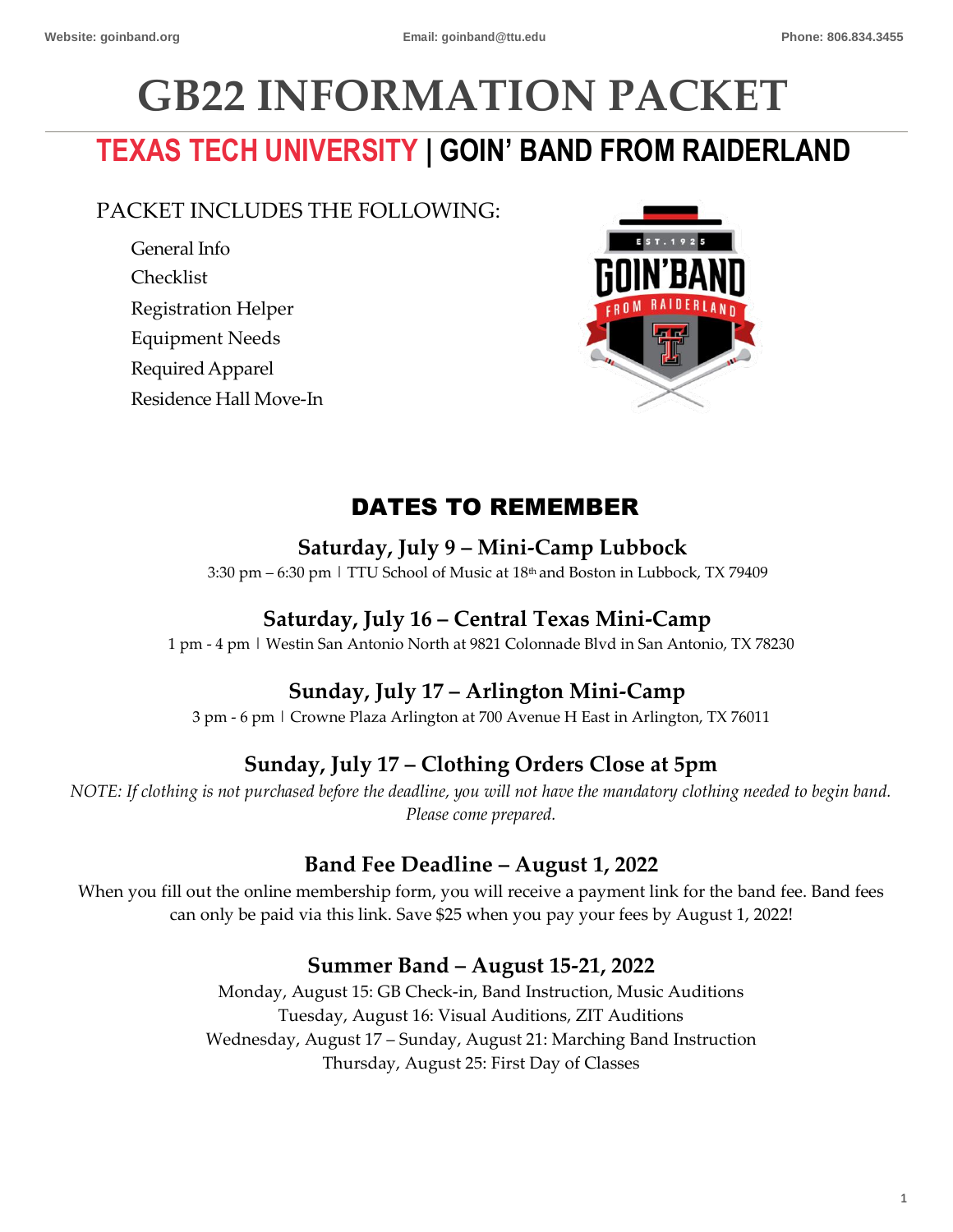# GB22 | **GENERAL INFO**

Thank you for your interest in auditioning for the award-winning Goin' Band from Raiderland. As a potential member of Goin' Band, you are invited to share in the "Foot and a Half" experience which is guaranteed to each member who earns a position in the band. This represents your place in the Goin' Band, which is the oldest and largest student organization on campus. There is no limit to how many students are accepted into the program, but there are musical and visual expectations associated with the selection process. The Goin' Band seeks students who are actively engaged in making positive contributions through music and service.

#### **MUSIC: WOODWINDS & BRASS**

Goin' Band is a music ensemble that also supports school spirit at athletic and other university events. Great value is placed on your musical contribution. Please make every effort to prepare the assigned audition excerpts to ensure success. Audition music will be available on the website by June 1, 2022.

- 1. The music component counts toward 60% of your audition.
- 2. Auditions are not blind. School of Music faculty, graduate students, and/or Goin' Band Section Leaders will adjudicate your audition.

#### **VISUAL COMPONENT: WOODWINDS & BRASS**

Three optional visual instructional mini-camps will be offered this summer to provide all potential members an opportunity to learn the Goin' Band marching techniques before summer band. These include a combination of traditional high step (i.e., "Tech Step") and corps-style marching technique.

- 1. The visual component counts toward 40% of your overall audition score.
- 2. Graduate students and/or Goin' Band section leaders will adjudicate your audition.

Audition results will be posted ASAP after auditions are concluded.

#### **INSTRUMENTS**

Piccolos (you may use your own piccolo), Mellophones (adaptors are provided but you will need to provide a mouthpiece), Trombones, Baritones, and Sousaphones will be available on the first day of Summer Band. There is a \$25 rental fee for school owned instruments. Please note that the Goin' Band uses all silver brass instruments. Additional information can be found below under **Equipment Needs**.

#### **PERCUSSION**

Prospective drum line members must attend the general Goin' Band and percussion meeting on Monday August 15, 2022. Following the meeting, equipment will be made available for audition preparation. Audition music and information will be available early in June. Music auditions are heavily weighted. The audition will also include a basic marching assessment. Please refer to the Summer Band Schedule on the Goin' Band website for more details.

#### **COLOR GUARD & TWIRLERS**

Color guard and Twirlers must attend the general Goin' Band meeting on August 15, 2022. Please refer to the Summer Band Schedule on the Goin' Band website for more details.

#### **COURT JESTERS**

Court Jesters is our indoor pep band which plays for spring athletic events (e.g., volleyball and basketball games). Your Goin' Band music audition can serve as your Court Jesters audition.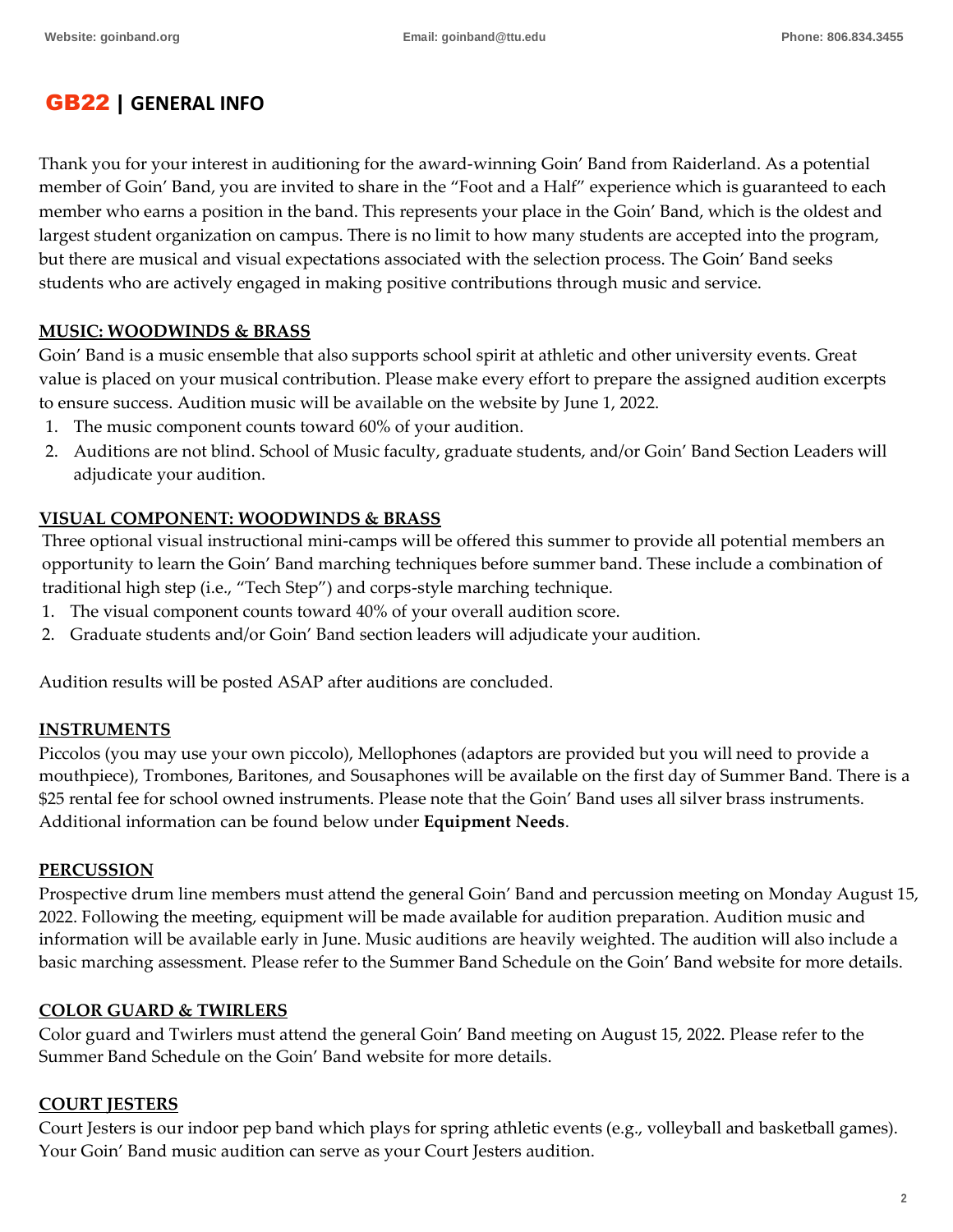# **GB22** | **CHECKLIST**

#### **1. COMPLETE ONLINE MEMBERSHIP APPLICATION BY** *JULY 17, 2022*

All prospective and former Goin' Band members must complete the Online Membership Application. Please be prepared to provide basic demographic information and your medical history (i.e., insurance information, all medical conditions, etc.). The Online Membership Application link can be found at [goinband.org.](http://www.goinband.org/)

**BAND FEES**: \$325 (\*Social Dues \$150 | \*\*Uniform Fee \$150 | \*\*\*Instrumental Rental Fee \$25)

\*Social Dues include the cost of social activities, food, hydration, etc.

\*\*Uniform Fee is for the multiple cleaning of the uniform throughout the season

\*\*\*Rental Fee is for school-owned Piccolos, Trumpets, Mellophones, Trombones, Baritones, and Sousaphones

*A \$50 late fee will be assessed on your band fees if received after the August 1 deadline!!*

#### **2. SIGN UP FOR A MINI-CAMP**

We are offering three optional instructional mini-camps for wind players (no instruments required for these camps). These mini-camps will give all potential members an opportunity to learn our marching techniques before summer band. You can sign up for a mini-camp on the Online Membership Application.

**Lubbock** | Saturday, July 9, 3:30p-6:30p | TTU School of Music at 18<sup>th</sup> and Boston in Lubbock, TX

**San Antonio** | Saturday, July 16, 1p-4p | Westin San Antonio North at 9821 Colonnade Blvd. in San Antonio, TX

**Arlington** | Sunday, July 17, 3p-6p | Crowne Plaza Arlington at 700 Ave H East in Arlington, TX

#### **3. REGISTER FOR GOIN' BAND AT RED RAIDER ORIENTATION**

Since Goin' Band is a course, you will need to sign up for the class. Details can be found below under **Registration Helper**. Take it with you to your advisor. You can contact the Bands Office at [goinband@ttu.edu](mailto:goinband@ttu.edu) or at 806-834-3455 if you have any issues or questions.

#### **4. PURCHASE THE GAME DAY & TRAVEL ATTIRE**

Please see the **Required Apparel** section on page 6 for the link to the apparel webstore. The items below must be purchased through the *Cardinal's webstore* by 5:00 pm July 17, 2022. *Full refunds will be available if you do not make the band*. Deadline for requesting refunds for attire is August 21, 2022.

- > Under Armour Red Shirt (and/or appropriate colorguard/drumline shirt)
- > Goin' Band Warmup Suits (jacket & pants). *GB21 Members: there is a new style for 2022.*
- > Specific sections may have different required apparel. Check the webstore link for more details.

#### **5. GAME DAY ACCESSORIES**

Required game day accessories must be purchased via the Online Membership Application. Accessories include the following items:

Gloves (two sets) \$12 | Spats \$20 | Goin' Band Visor \$25 | *TOTAL \$57*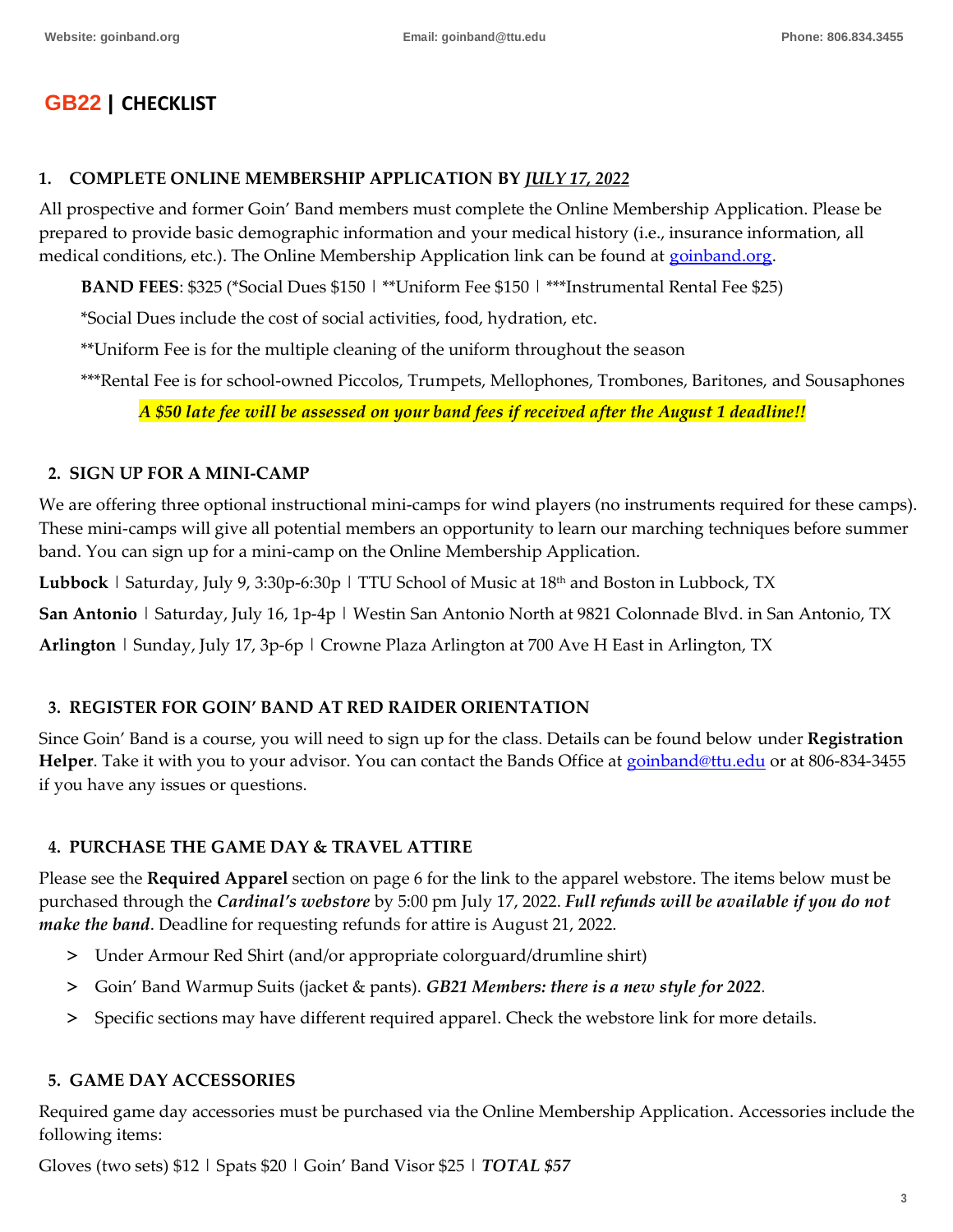# **GB22** | **REGISTRATION HELPER**

Hello and thank you for your consideration in joining the Goin' Band from Raiderland! We know you have several options in your collegiate career and there is no doubt Goin' Band will be one of the best experiences in your life. Below is an easy guide for you and your advisor as you register for classes in the Fall semester. Please do not hesitate to contact us if you have any questions.

**ALL STUDENTS - Woodwinds, Brass, Percussion, Guard, & Twirlers**

# Everyone must register for band**.**

# **Rehearsals are MWF, 12:00-12:50p and TTH, 12:30-1:50p**

**If possible, please avoid labs or classes on Thursday evenings, 7:00pm-9:30pm.** *This is the only time for our stadium rehearsals before each HOME game.*

There are two options for enrollment:

*1) One credit* **MUEN 3103-201 [CRN - 15745]** *2) \*One PE credit* **MUEN 1103-201 [CRN - 41601]**

*\*Only use option 2 if you need to fulfill a Personal Fitness and Wellness requirement for your degree, otherwise use option 1.*

# **PERCUSSION ONLY**

In addition to enrolling in the band class above, percussionists will also need to enroll in the percussion class below.

*MUEN 3103-204 [CRN-15754]*

The class meets **MWF 11:00-11:50** for a one-hour credit

*\*If you do not make the band, you will be automatically dropped from the class at no additional charge.*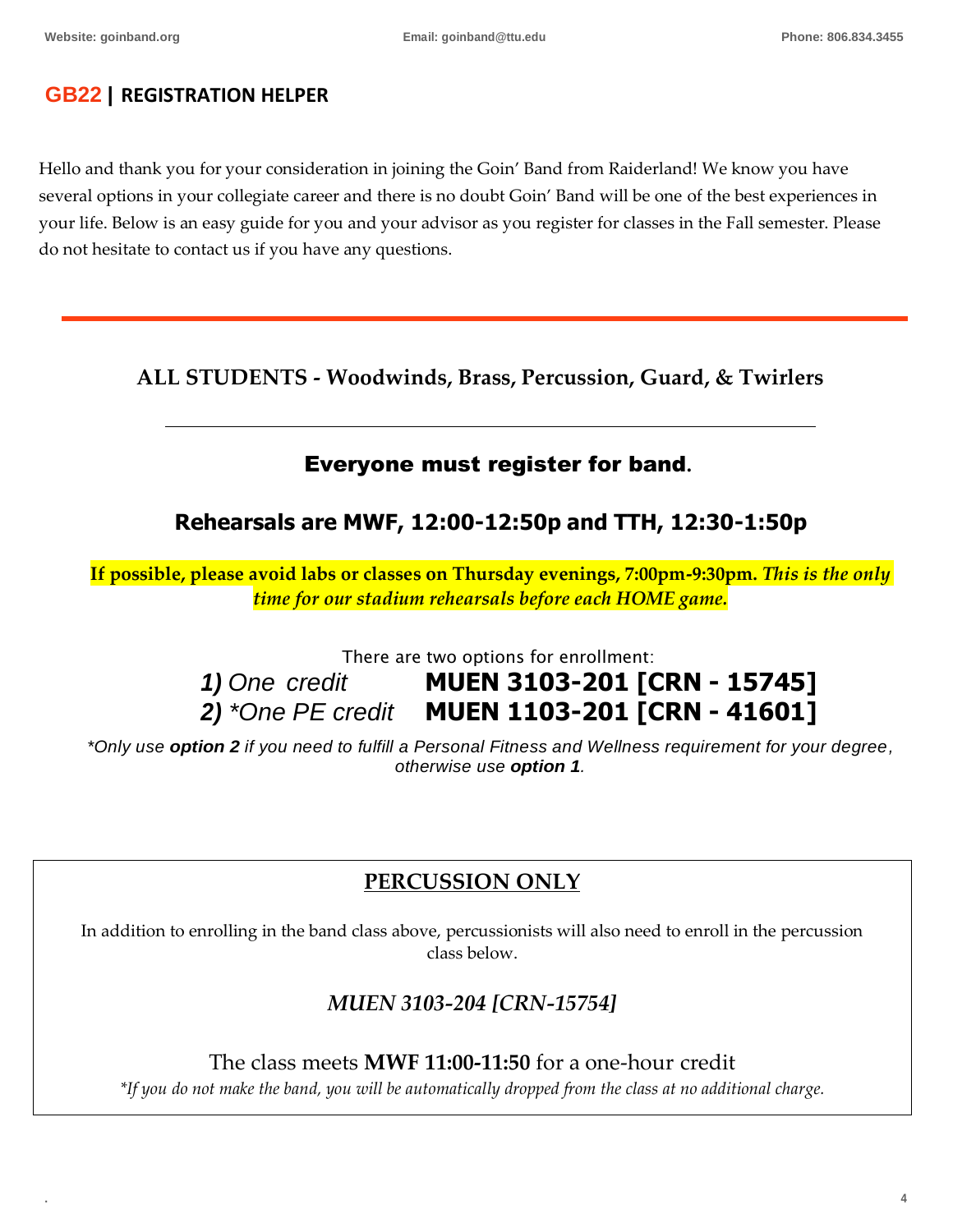# GB22 | **EQUIPMENT NEEDS**

| <b>PICCOLO</b>    | Flip folder with at least 20 sheets<br>Limited Piccolos are available for a \$25 rental fee                                                                                             |
|-------------------|-----------------------------------------------------------------------------------------------------------------------------------------------------------------------------------------|
| <b>CLARINET</b>   | Flip folder with at least 20 sheets<br>Lyre<br>Plastic Reed (optional)                                                                                                                  |
| <b>SAXOPHONE</b>  | Flip folder with at least 20 sheets<br>Lyre<br>Plastic Reed (optional)<br>No instruments are available through TTU<br>NOTE: Contact Tarpley Music for an Alto or Tenor Saxophone rental |
| <b>TRUMPET</b>    | Flip folder with at least 20 sheets<br>Bach 3C mouthpiece or the equivalent<br>Silver Trumpets are available for a \$25 rental fee<br>NOTE: All GB Brass are on silver instruments      |
| <b>MELLOPHONE</b> | Flip folder with at least 20 sheets<br>Mellophones will have an adapter (you will need your own<br>mouthpiece)                                                                          |
| <b>TROMBONE</b>   | Flip folder with at least 20 sheets<br>You will need your own mouthpiece<br>Silver Trombones are available for a \$25 rental fee<br>NOTE: All GB Brass are on silver instruments        |
| <b>BARITONE</b>   | Flip folder with at least 20 sheets<br>You will need your own mouthpiece<br>Silver Baritones are available for a \$25 rental fee                                                        |
| SOUSAPHONE        | Flip folder with at least 20 sheets<br>You will need your own mouthpiece<br>Silver Sousaphones are available for a \$25 rental fee                                                      |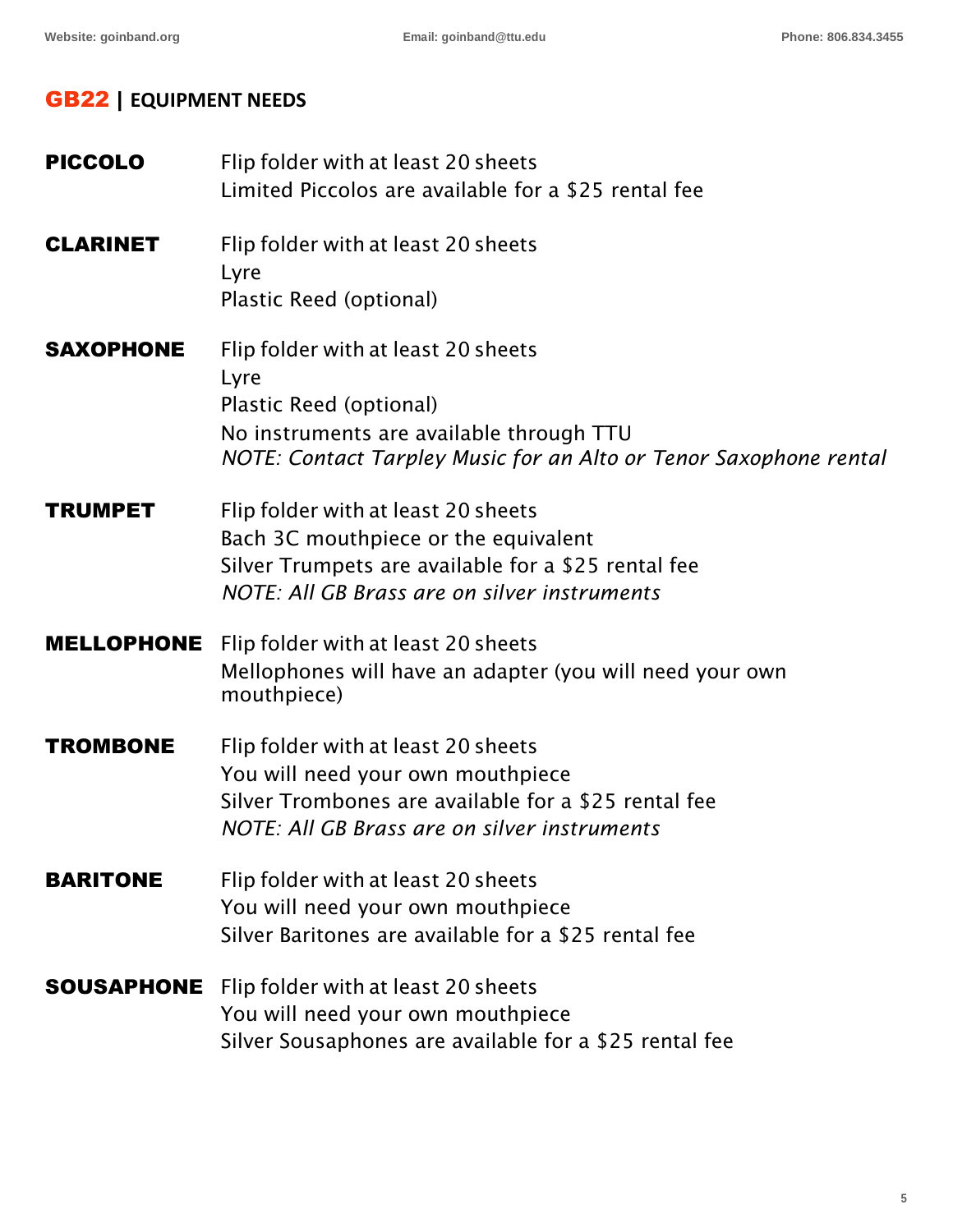# GB22 | **REQUIRED APPAREL**

# **INSTRUCTIONS FOR ORDERING GOIN' BAND APPAREL**

Go to the website below and enter the Sales Code below to buy your Goin' Band Apparel. Please note that some items are **required,** and others are **optional**. **Ordering of required clothing EXPIRES: 7/17/2022 at 5pm.**

**[https://mycardinalssportcenter.itemorder.com](https://nam04.safelinks.protection.outlook.com/?url=https%3A%2F%2Fmycardinalssportcenter.itemorder.com%2F&data=04%7C01%7CJoel.Pagan%40ttu.edu%7C2ef654662cc441e5083d08d90e66ebb8%7C178a51bf8b2049ffb65556245d5c173c%7C0%7C0%7C637556657463649216%7CUnknown%7CTWFpbGZsb3d8eyJWIjoiMC4wLjAwMDAiLCJQIjoiV2luMzIiLCJBTiI6Ik1haWwiLCJXVCI6Mn0%3D%7C1000&sdata=QtF9SFkIpEA4iWKI6XE1gNX2c7B6NcoUaxfxyeJnYP4%3D&reserved=0)**

Men's Sales Code: **DDC9Z** Women's Sales Code: **WG9SB** Color Guard Sales Code: **JM48W**

Items ordered prior to the July 17 deadline will be shipped directly to the Band Department and will be distributed on the first day of Summer Band on August 15.

# **OPTIONAL ITEMS**

Optional items are also available for your purchase online. These items are non-refundable.

# **Goin' Band 2022-2023 Refund Policy**

#### **Refund of Goin' Band Fees**

Students who do not make it past the Goin' Band audition must follow the steps below to request a refund of any paid band fees. Please note that refunds are not processed by the Goin' Band office, but through Texas Tech University.

- 1. Go to [goinband.org](http://www.goinband.org/) and click on the **Goin' Band Fee Refund Request Form**.
- 2. You will need to provide the student's name and TTU email, contact information of the person receiving the refund (name, mailing address, city, state, zip), and the amount of the refund request (amount will be verified).
- 3. *Refund request must be submitted no later than Friday, August 26, 2022*. No refunds will be processed after the deadline.
- 4. Refunds will be processed within 6-8 weeks.

#### **Refunds for Apparel**

Orders and refunds for apparel are conducted through a third-party vendor, Cardinal's Sport Center. Items are due back to them by *5:00 p.m. on Friday August 26, 2022*. These refunds are not processed through the Goin' Band office. Please direct any questions to Tuey Rankin at Cardinal's Sport Center. He

can becontacted by email at **trankin@cardsports.net** or by phone at 806-765-6645.